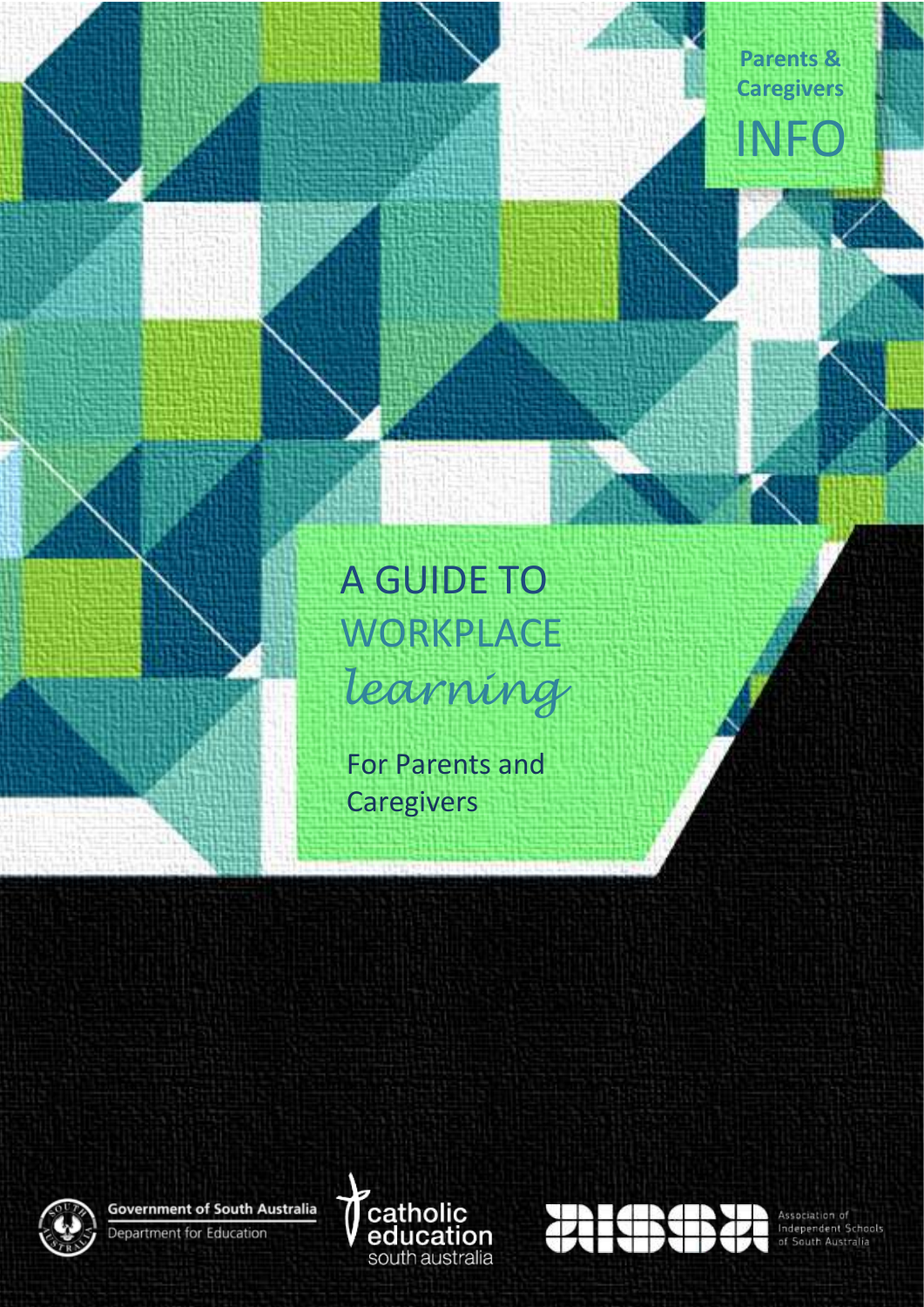

When signing the *Workplace Learning Agreement Form*, parents and caregivers certify that they have read and

Referenced against the *Workplace Learning Procedures* (2016) Version 2.1 Published date: January 2020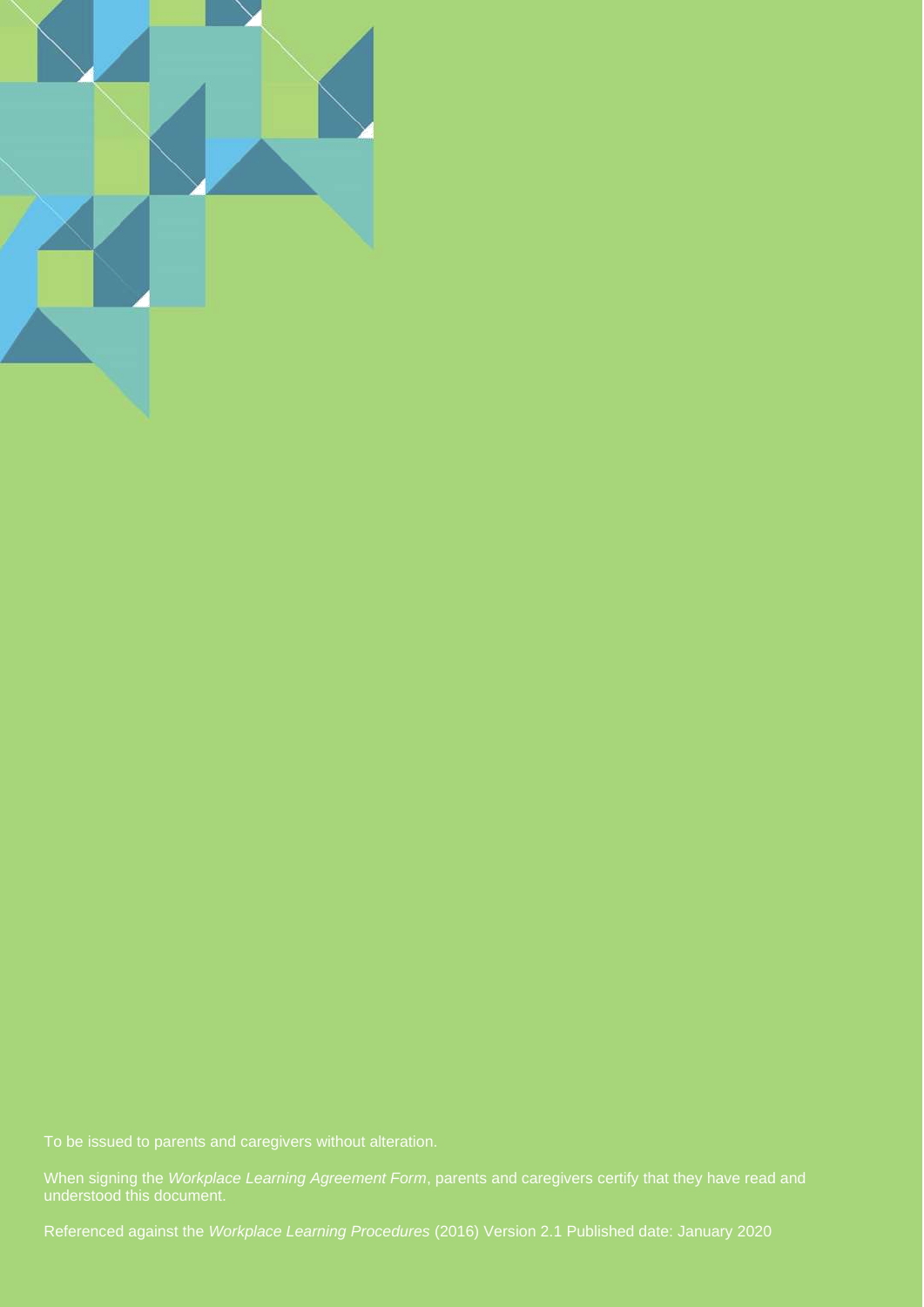### **WORKPLACE LEARNING**

You might be familiar with the term 'work experience'. Workplace learning is the term which encompasses activities prior to, during and after work placements, reflecting the benefits of the diverse environments in which students learn.

Workplace learning includes work placement and helps students to learn in a workplace without the direct supervision of a teacher, where they will have opportunities to observe a variety of work as well as undertake supervised work appropriate to their age, maturity, competence and skill level.

Workplace learning provides students with valuable opportunities to develop vocational skills, knowledge and attitudes in the context of real work environments. It is also a chance for them to learn outside of the classroom.

Work placements can help young people to learn about what employers expect, what responsibilities workers have and also help them to make decisions about their future career options.

## **TWO WAYS STUDENTS MAY BE INVOLVED**

Workplace learning undertaken by students must be linked to their school curriculum and is governed by the *Workplace Learning Procedures* (2020).

#### **Structured workplace learning (SWL)**

This is linked to a Vocational Education and Training (VET) program being undertaken by the student. This program may be provided on the job, by a teacher or trainer in a school, or by a registered training organisation.

SWL will often require additional assessment to meet VET qualification needs.

#### **Work experience**

Involves the student taking part in a short-term industry placement, which will enhance their experience and understanding of a work environment and may help them choose a career.

### **EXPECTATIONS OF STUDENTS**

The emphasis during workplace learning is always on trying to provide a safe, interesting and meaningful placement for the student. To make the time spent on a work site a valuable learning experience students are required to:

- negotiate their work placement with their teacher
- arrange the completion of the *Workplace Learning Agreement Form* and promptly return it to the school
- complete the school's program of workplace preparation and participate in a work-site specific induction when commencing their placement
- follow all workplace rules and instructions from their workplace supervisor and ask questions/clarification when unsure
- remember that while on work placement students are representing their school, therefore school policies and codes of conduct apply
- complete activities set by the school before, during and following the placement
- understand that the work placement may involve access to confidential and sensitive information that must be kept private
- wear appropriate clothing and/or footwear, protective clothing, uniform as instructed by the work placement provider
- ask for feedback from the work placement provider at the end of the placement and thank them.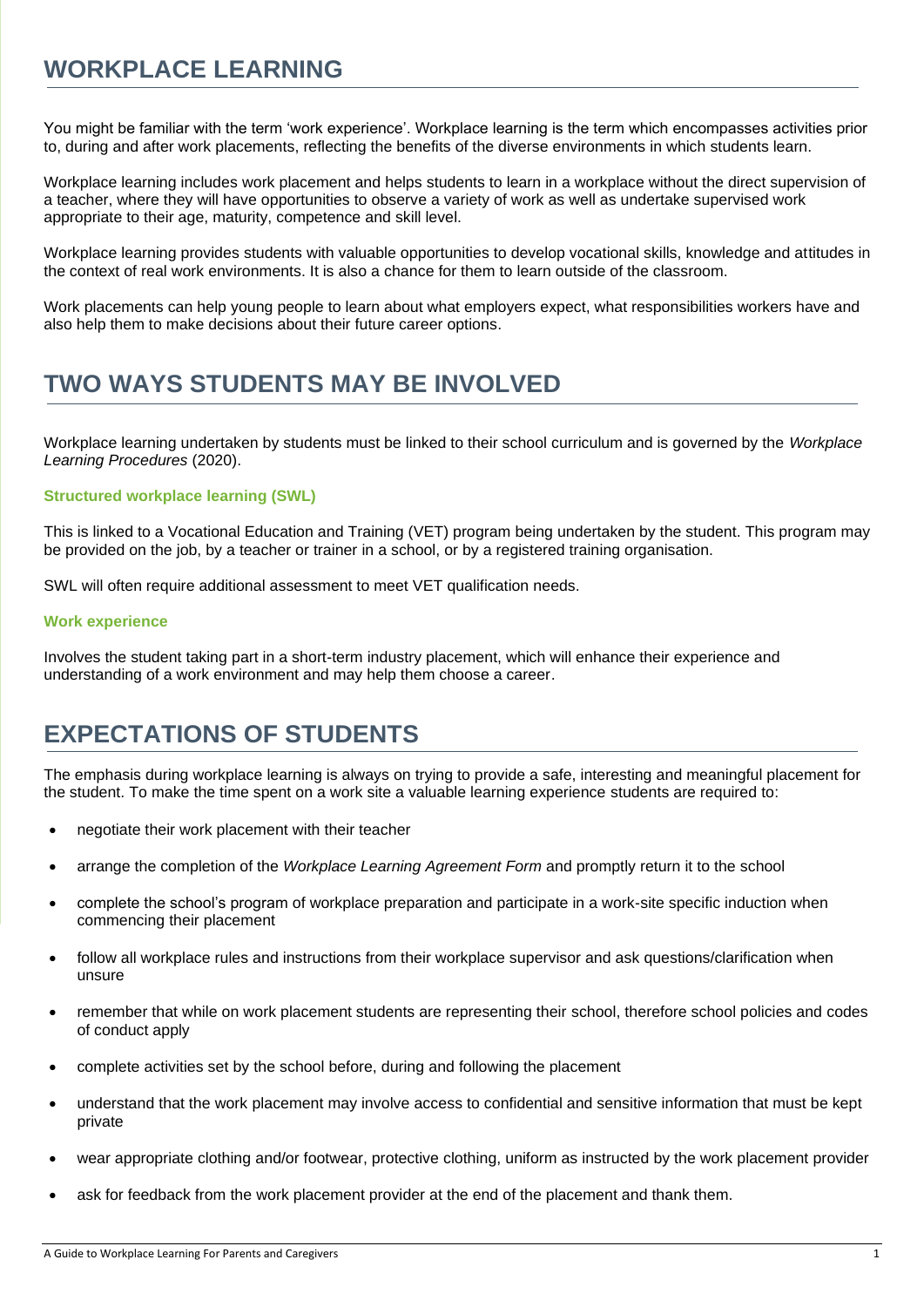## **YOUR ROLE AS A PARENT/CAREGIVER**

You can help with their understanding of workplace safety rights and responsibilities before and during their work placement by asking them about their learning at school, their induction into the workplace, by talking about health and safety and by sharing your own workplace health and safety experiences - the school is required to assess each individual student's suitability for their chosen workplace and the level of risk associated with it prior to the placement.

As a parent/caregiver the below points can be considered before giving your permission. Young workers are more likely to be injured at work than any other age group because they:

- don't have the experience, knowledge and skills to fully understand the risks involved in new tasks
- are still developing physically and emotionally and may be confronted by tasks beyond their current capabilities
- may be in an environment where the level of supervision and guidance they receive is less than they are used to at school
- may be asked to do work for which they are not properly trained
- may not be fully aware of their rights and responsibilities in terms of workplace health and safety and may also lack confidence in asserting their rights.

If you have any concerns about the placement, please discuss these immediately with the school.

Once you are satisfied with arrangements please give your permission by completing Section D of the *Workplace Learning Agreement Form* promptly.

### **PREPARATION BEFORE A WORK PLACEMENT**

Before young people start their work placement, the school will make sure the student has completed an appropriate program of workplace preparation that covers relevant key aspects of the:

- *Work Health and Safety Act 2012* (SA)
- *Children and Young People (Safety) Act 2017 (SA)*
- *Equal Opportunity Act 1984 (SA).*
- *Child Safety (Prohibited Persons) Act 2016 (SA)*

These Acts may be amended from time to time.

#### **This preparation includes:**

- the student's right to undertake their work placement in a child safe environment
- the student's roles, responsibilities and rights related to work health and safety in the workplace
- insurance arrangements for the work placement
- the procedure to be followed if they experience illness, injury, unsafe workplace practices, bullying, teasing, violence, sexual harassment, alcohol or drug abuse, or any other issue that makes them feel unsafe or uncomfortable
- the purpose and goals of the work placement
- their particular requirements when working with children and vulnerable people
- any other specific requirements of the work placement provider.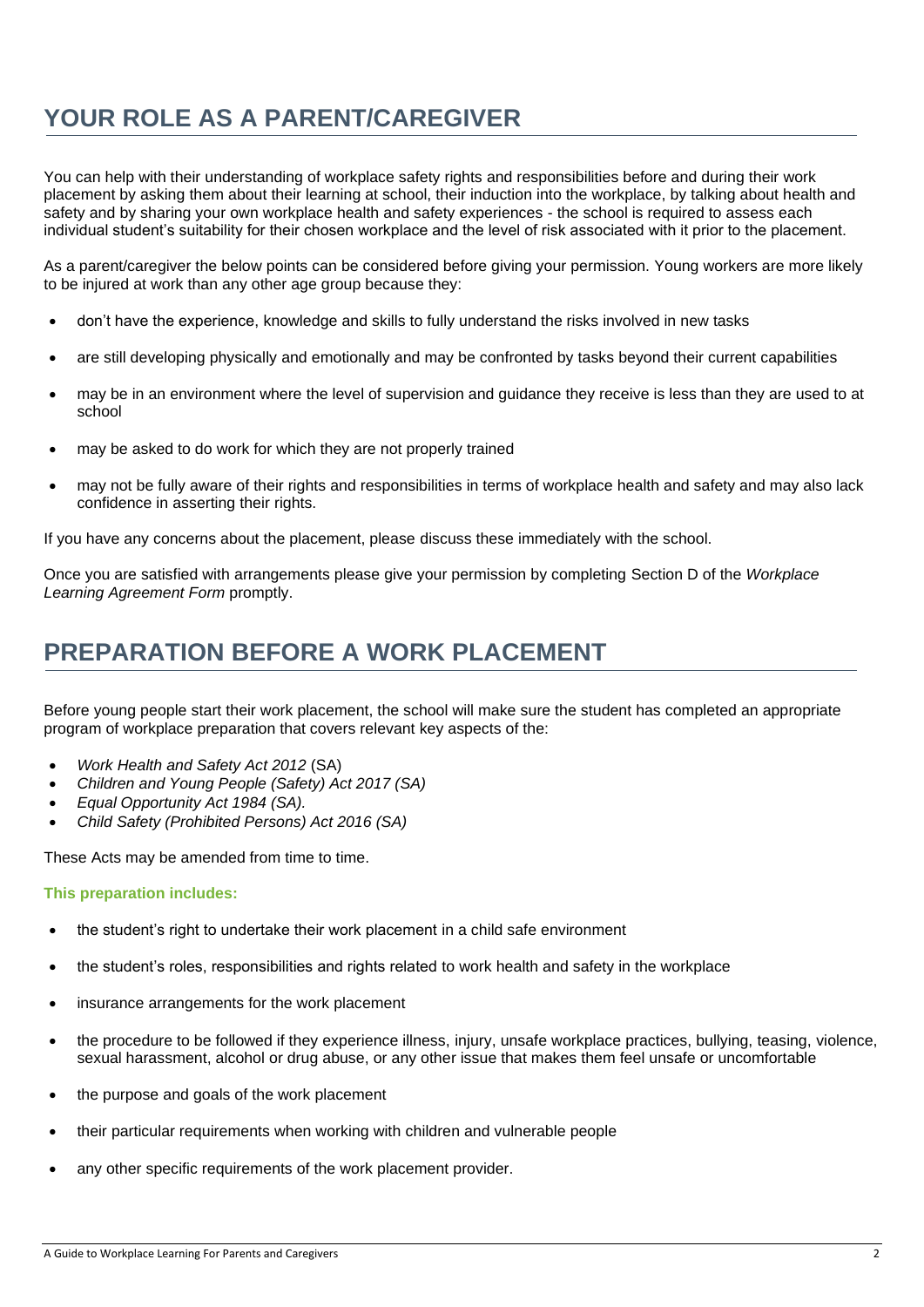#### **What will the hours of work be?**

Where possible the work placement should occur during the normal working hours for the industry in which the student is placed. If these working hours are unusual when compared with normal school hours, this will need to be negotiated between the work placement provider, the school and the student. This is particularly so if students are asked to work on weekends or during school holidays because the school still has a duty of care for their safety and wellbeing.

#### **Travel**

It is the student's responsibility to make arrangements for getting to and from the workplace.

Where travel in a work vehicle during work placement is required this will be noted on the *Workplace Learning Agreement Form* in Section C1 and permission needs to be provided in the parents/caregiver declaration in Section D.

#### **What about pay and insurance?**

Students engaged in work placements must not be paid or receive a material or any other reward.

All insurance, legal and industrial arrangements in relation to work placements exist on the understanding that an employment relationship is not established.

#### **What about accommodation away from home during the work placement?**

Students attending work placement who need accommodation away from home need to confirm the arrangements made by their parents/caregiver on the *Accommodation Away From Home Form* before the placement. These circumstances must be noted by the student's principal, who will ensure that attention has been given to all aspects of the arrangements including travel and accommodation.

#### **Are workplaces safe for students?**

All students have the right to feel safe and free from harm at all times during workplace learning. Work placement providers are required to provide 'child-safe' workplace learning sites for students. This includes responsibilities for work health and safety, child protection matters, and an environment free of harassment and bullying. Parents/caregivers should contact their school if they have any concerns.

#### **Can my child work with family?**

Direct supervision by family is not recommended.

#### **Working With Children Checks (WWCC)**

Students undertaking work placements will generally not be required to have a relevant Working with Children Check.

However, the school will provide information on how to apply for a WWCC if one is required.

#### **Does my child need a relevant history screening?**

Students need a Working with Children Check if they are in a 'prescribed position'. This includes students who are in paid or volunteering roles where it is reasonably foreseeable that they will work with children.

From 1 July 2019, students over the age of 14 will only be required to obtain a Working with Children Check if the placement involves working with children for more than seven days (consecutive or not) in a calendar year, or if they are involved in an overnight activity (eg school camp), or have close contact with children with disability.

#### **What about WWCC for work placement providers?**

There is no legal obligation for personnel within workplaces to undergo WWCC when they host a student for work placement. Schools however, are required to thoroughly prepare students undertaking work placements to recognise and manage potential risks.